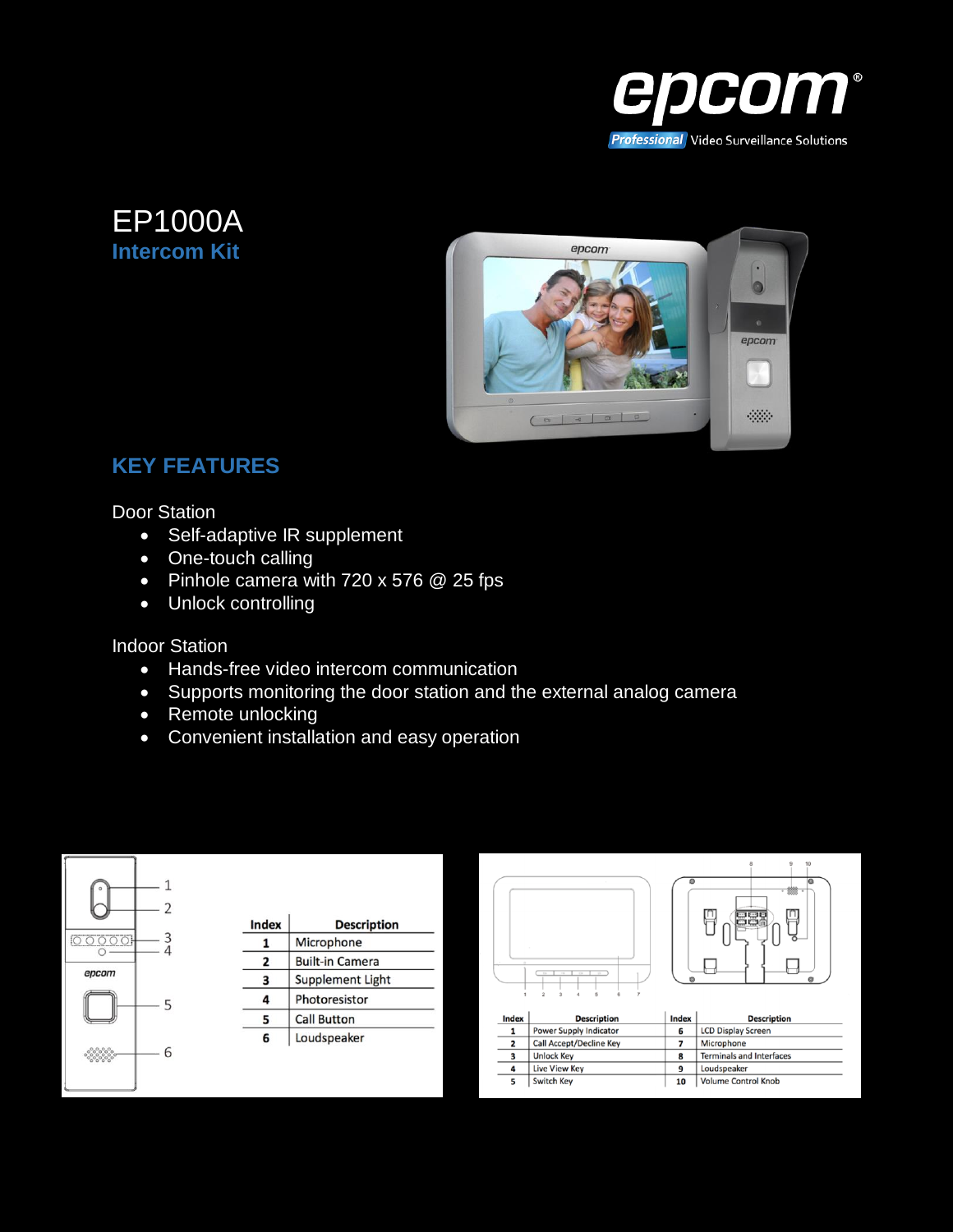| <b>Camera Parameters</b>      |                                                  |
|-------------------------------|--------------------------------------------------|
| Camera:                       | 1/4" CMOS                                        |
| <b>Resolution:</b>            | $720 \times 576$                                 |
| Video frame rate:             | 25 fps                                           |
| <b>Audio Parameters</b>       |                                                  |
| <b>Audio Input:</b>           | <b>Built-in Omnidirectional Microphone</b>       |
| <b>Audio Output:</b>          | <b>Built-in Loudspeaker</b>                      |
| <b>Audio Quality:</b>         | Noise Suppression and Echo Cancellation          |
| <b>Light Supplement</b>       |                                                  |
| <b>Light Supplement Mode:</b> | Photosensitive IR Supplement, IR Range: 2 Meters |
| <b>Device Interfaces</b>      |                                                  |
| I/O Output:                   | 1 Relay Output                                   |
|                               | 1 Four-Wire Interface (1-ch Video Input, 1-      |
|                               | ch Audio Input/Output, 1-ch Power Supply, 1-     |
| <b>Four-wire Interface:</b>   | ch Grounding)                                    |
| General                       |                                                  |
| <b>Working Temperature:</b>   | -30°C to 70°C (-22°F to 158°F)                   |
| <b>Working Humidity:</b>      | 10% to 90%                                       |

| <b>Monitor Parameters</b>            |                                                                                                                                       |
|--------------------------------------|---------------------------------------------------------------------------------------------------------------------------------------|
| <b>Display Screen:</b>               | 7-Inch Colorful TFT LCD                                                                                                               |
| <b>Display Resolution:</b>           | $800 \times 480$                                                                                                                      |
| <b>Operation Method:</b>             | <b>Physical Button</b>                                                                                                                |
| <b>Audio Parameters</b>              |                                                                                                                                       |
| <b>Audio Input:</b>                  | <b>Built-in Omnidirectional Microphone</b>                                                                                            |
| <b>Audio Output:</b>                 | <b>Built-in Loudspeaker</b>                                                                                                           |
| <b>Audio Quality:</b>                | Noise Suppression and Echo Cancellation                                                                                               |
| <b>Device Interfaces</b>             |                                                                                                                                       |
| <b>Four-wire Interface:</b>          | 4 Four-Wire Interfaces (1-ch Video Input, 1-ch Audio<br>Input/Output, 1-ch Power Supply, 1-<br>ch Grounding in 1 Four-Wire Interface) |
| General                              |                                                                                                                                       |
| <b>Power Supply:</b>                 | 12 VDC                                                                                                                                |
| <b>Power Consumption:</b>            | ≤5 W                                                                                                                                  |
| <b>Working Temperature:</b>          | $-10^{\circ}$ C to + 55 $^{\circ}$ C (14 $^{\circ}$ F to 131 $^{\circ}$ F)                                                            |
| <b>Working Humidity:</b>             | 10% to 90%                                                                                                                            |
| Dimensions( $L \times W \times H$ ): | 195.8 mm x 132.8 mm x 18.39 mm (7.7" x 5.2" x 0.7")                                                                                   |